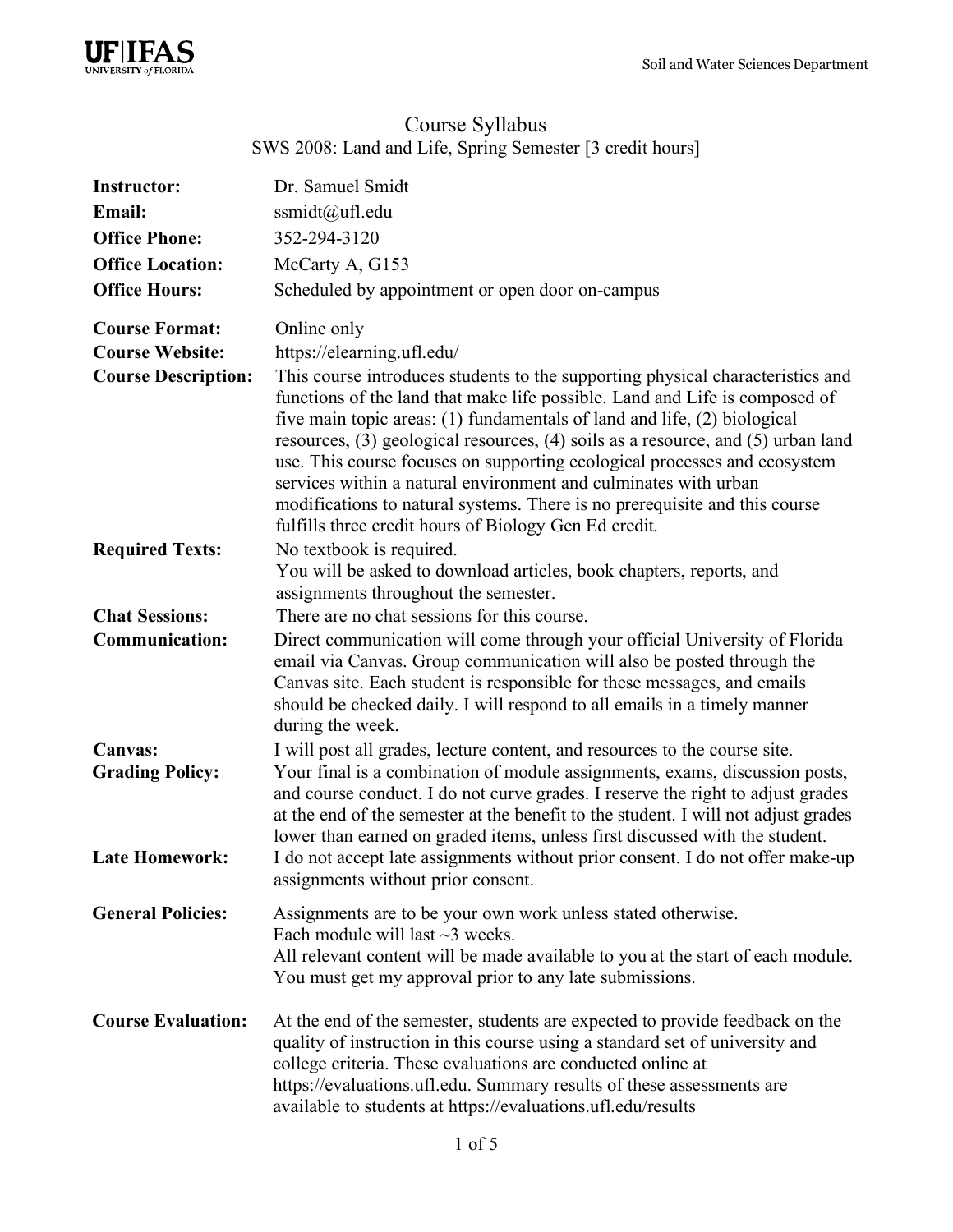

## **Course Objectives**

By the end of this course, students will be able to:

#### **Module 1**

- 1. Describe land cover variations in response to environmental factors.
- 2. Connect human populations to their surrounding ecosystems.
- 3. Identify Earth´s interacting physical, chemical, and biological processes.
- 4. Explain the role of ecosystem services.
- 5. Investigate an environmental issue of interest.

#### **Module 2**

- 1. Describe how biological resources impact and are impacted by humans.
- 2. Explain how land cover is largely driven by human biological resource demand.
- 3. Identify threats to stable biological resources.
- 4. Investigate an environmental issue of interest.

#### **Module 3**

- 1. Identify how geological resources are formed.
- 2. Identify common consumption trends.
- 3. Explain the advantages and disadvantages of resource use.
- 4. Design an infographic on an environmental issue of interest.

#### **Module 4**

- 1. Describe how soils are formed, their function as a resource, and their value to society.
- 2. Identify common soil management goals and strategies.
- 3. Evaluate proposed solutions to an environmental issue of interest.

#### **Module 5**

- 1. Identify key characteristics of urban land use.
- 2. Identify how cities are working to integrate ecosystem services into planning strategies.
- 3. Discuss the infographics created by peers and provide feedback.

#### **Course Grades**

| <b>Modules 1-4 Assignment:</b> | 50 points each, 4 assignments, 40% of total grade           | 200 Points |  |
|--------------------------------|-------------------------------------------------------------|------------|--|
| <b>Module 5 Assignment:</b>    | 65 points, 1 assignment, 13% of total grade                 | 65 points  |  |
| <b>Lesson Quizzes:</b>         | 5 points per quiz, 23 quizzes, 23% of total grade           | 115 Points |  |
| <b>Group Reflection:</b>       | 15 points per reflection, 8 reflections, 24% of total grade | 120 Points |  |
|                                | TOTAI                                                       | 500 Points |  |

#### **Grade Description**

| <b>Module</b>            | Each module will have an extended assignment relevant to the topics covered                                                                                                                                                                                                     |
|--------------------------|---------------------------------------------------------------------------------------------------------------------------------------------------------------------------------------------------------------------------------------------------------------------------------|
| <b>Assignments:</b>      | within the module. Each assignment will be announced at the start of the<br>module and due at the end. Each assignment has its own grading criteria that<br>will be described at the beginning of each module. All assignment<br>information can be found in the module script. |
| <b>Lesson Quizzes:</b>   | Each lesson includes a brief 5-question quiz.                                                                                                                                                                                                                                   |
| <b>Group Reflection:</b> | Students will be using Perusall to respond and comment to several prompts<br>throughout the semester.                                                                                                                                                                           |
| <b>Final Exam:</b>       | There is no final exam.                                                                                                                                                                                                                                                         |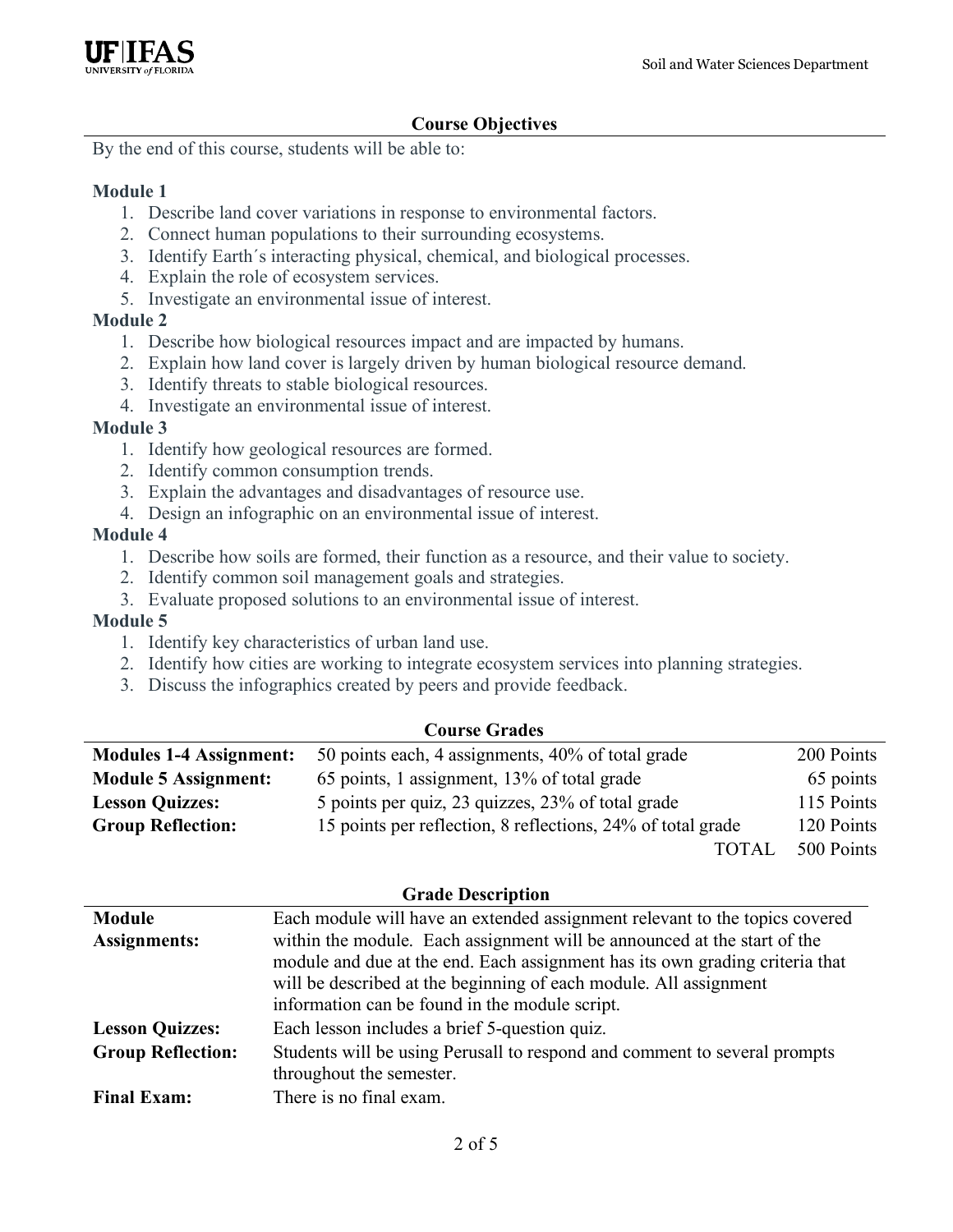## **Grading Scale**

|                                                                      |                                                       | $A: 93-100\%$ B+: $88-89.9\%$ C+: $78-79.9\%$ D+: $68-69.9\%$ F: <60% |  |
|----------------------------------------------------------------------|-------------------------------------------------------|-----------------------------------------------------------------------|--|
| $A = 90 - 92.9\%$ B: $83 - 87.9\%$ C: $73 - 77.9\%$ D: $63 - 67.9\%$ |                                                       |                                                                       |  |
|                                                                      | $B - 80 - 82.9\%$ $C - 70 - 72.9\%$ $D - 60 - 62.9\%$ |                                                                       |  |

## **Teaching Philosophy and Course Design**

- 1. This course follows a predictable 3-part pattern which repeats at the task, module, and semester scales. This is a "fractal" pattern to education. Part 1 is the introduction of new topics, concepts, or ideas. Part 2 is the expansion of these concepts in connection with other principles and topics. Part 3 is the application of new knowledge in a multidisciplinary framework.
- 2. This course is designed to satisfy a list of major unit objectives or "big-picture" concepts. Each unit objective consists of minor objectives that are supported by module. Objectives are to be used as a guide for key course concepts.

*Example:*

|                      | <i>Major Objective 1:</i> Describe land cover variations in response to environmental factors, |
|----------------------|------------------------------------------------------------------------------------------------|
|                      | connect human populations to their surrounding ecosystems, and                                 |
|                      | explain the role of ecosystem services.                                                        |
| Minor Objective 1.1: | Identify land cover classifications, describe why land cover varies                            |
|                      | across regions, and identify key components to human                                           |
|                      | civilizations.                                                                                 |

| <b>Academic Integrity:</b> | As a UF student, you have committed to the Honor Code, which includes the             |
|----------------------------|---------------------------------------------------------------------------------------|
|                            | following pledge: "We, the members of the University of Florida community,            |
|                            | pledge to hold ourselves and our peers to the highest standards of honesty            |
|                            | and integrity." You are expected to exhibit behavior consistent with this             |
|                            | commitment to the UF academic community, and on all work submitted for                |
|                            | credit at the University of Florida, the following pledge is either required or       |
|                            | implied: "On my honor, I have neither given nor received unauthorized aid in          |
|                            | <i>doing this assignment.</i> " Furthermore, as part of your obligation to uphold the |
|                            | Honor Code, you should report any condition that facilitates academic                 |
|                            | misconduct to appropriate personnel. Violations of the Honor Code will be             |
|                            | reported to the Dean of Students Office for consideration of disciplinary             |
|                            | action. For more information regarding the Student Honor Code, please see:            |
|                            | https://sccr.dso.ufl.edu/policies/student-honor-code-student-conduct-code/.           |
| <b>Students with</b>       | The Disability Resource Center coordinates the needed accommodations of               |
| <b>Disabilities:</b>       | students with disabilities. Students requesting classroom accommodation               |
|                            | must first register with the Dean of Students Office. The Dean of Students            |
|                            | Office will provide documentation to the student who must then provide this           |
|                            | documentation to the Instructor when requesting accommodation.                        |
| <b>Software Use:</b>       | All faculty, staff and students of the University are required and expected to        |
|                            | obey the laws and legal agreements governing software use. Failure to do so           |
|                            | can lead to monetary damages and/or criminal penalties for the individual             |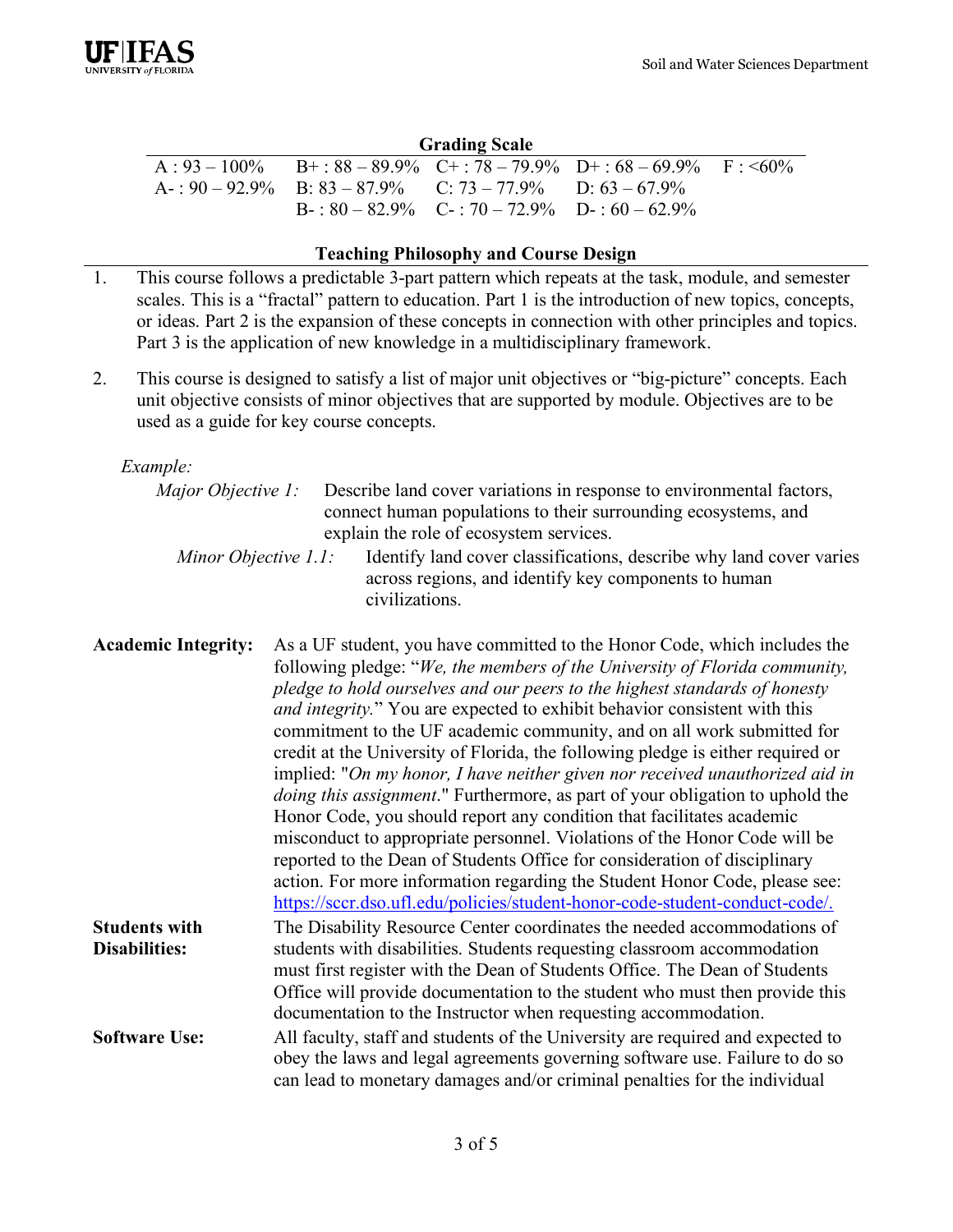

|                                            | violator. Because such violations are also against university policies and rules,<br>disciplinary action will be taken as appropriate.                                                                                                                                                                                                                                                                                                                                    |  |
|--------------------------------------------|---------------------------------------------------------------------------------------------------------------------------------------------------------------------------------------------------------------------------------------------------------------------------------------------------------------------------------------------------------------------------------------------------------------------------------------------------------------------------|--|
| <b>Attendance Policy:</b>                  | Requirements for class attendance (online participation) are consistent with                                                                                                                                                                                                                                                                                                                                                                                              |  |
|                                            | university policies that can be found at:<br>https://catalog.ufl.edu/ugrad/current/regulations/info/attendance.aspx                                                                                                                                                                                                                                                                                                                                                       |  |
| <b>Campus Helping</b><br><b>Resources:</b> | Students experiencing crises or personal problems that interfere with their<br>general well-being are encouraged to utilize the university's counseling<br>resources. The Counseling & Wellness Center provides confidential<br>counseling services at no cost for currently enrolled students. Resources are<br>available on campus for students having personal problems or lacking clear<br>career or academic goals, which interfere with their academic performance. |  |
|                                            | *University Counseling & Wellness Center, 3190 Radio Road,<br>352-392-1575, www.counseling.ufl.edu<br><b>Counseling Services</b><br>Groups and Workshops<br>Outreach and Consultation<br>Self-Help Library<br><b>Wellness Coaching</b>                                                                                                                                                                                                                                    |  |
|                                            | *U Matter We Care, www.umatter.ufl.edu/                                                                                                                                                                                                                                                                                                                                                                                                                                   |  |
|                                            | *Career Connections Center, First Floor JWRU, 392-1601,<br>https://career.ufl.edu/.                                                                                                                                                                                                                                                                                                                                                                                       |  |
|                                            | <b>Student Complaints:</b><br>Residential Course: https://sccr.dso.ufl.edu/<br>Online Course: http://www.distance.ufl.edu/student-complaint-process                                                                                                                                                                                                                                                                                                                       |  |
|                                            |                                                                                                                                                                                                                                                                                                                                                                                                                                                                           |  |